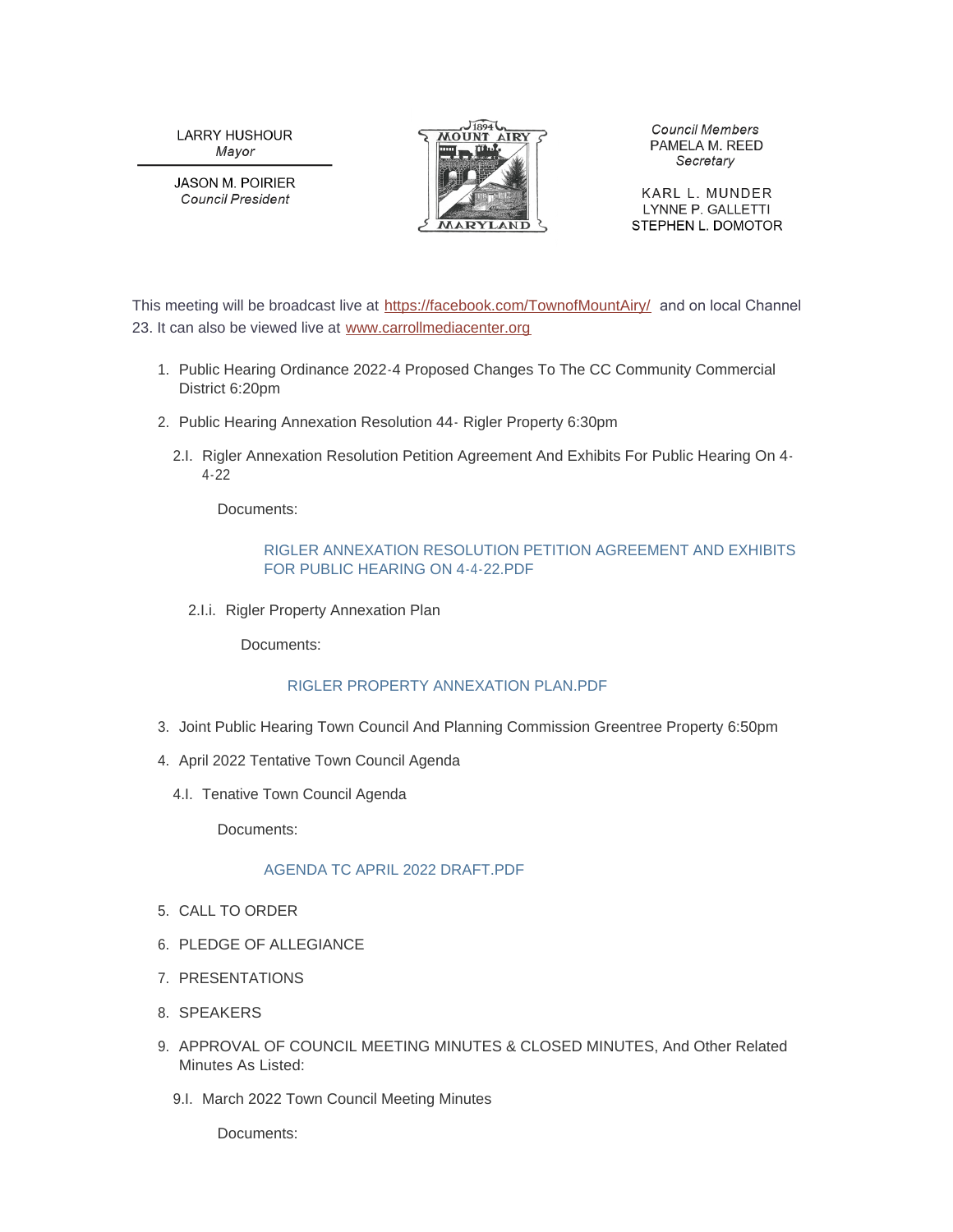#### [03-07-2022 TOWN COUNCIL MINUTES.PDF](https://www.mountairymd.org/AgendaCenter/ViewFile/Item/1676?fileID=40744)

- 10. MOUNT AIRY POLICE CHIEF REITZ'S MONTHLY REPORT
- 11. MOUNT AIRY VOLUNTEER FIRE COMPANY REPORT
- 12. COMMUNITY CONCERNS/CITIZEN COMMENTS
- 13. NEW BUSINESS
	- 13.I. Installation Of An Advanced Meter Infrastructure System

Documents:

#### [AMI INSTALLATION - RECOMMENDATION.PDF](https://www.mountairymd.org/AgendaCenter/ViewFile/Item/1677?fileID=40745)

- 13.II. Charter Amendment Workshop Summary Council President Poirier
- 13.III. April 2022 Commission Appointments And Re-Appointments

Documents:

#### APRIL APPOINTMENTS AND RE-APPOINTMENTS PDE

- 14. ORDINANCES AND RESOLUTIONS
	- 14.I. Annexation Resolution 44 Rigler Property Set Date For Council Vote
	- 14.II. Ordinance 2022-4 Proposed Changes To The CC Community Commercial District For Adoption

Documents:

#### [ORDINANCE 2022-4 PROPOSED CHANGES TO THE CC ZONE - FOR](https://www.mountairymd.org/AgendaCenter/ViewFile/Item/1685?fileID=40748)  PUBLIC HEARING AND ADOPTION ON APRIL 4..PDF

14.III. Ordinance 2022-5

Documents:

# ORDINANCE 2022-5 - FOR REINTRODUCTION WITH PLANNING [COMMISSION AMENDMENTS ON 4-4-22 AND THE SETTING OF A PUBLIC](https://www.mountairymd.org/AgendaCenter/ViewFile/Item/1686?fileID=40749)  HEARING - CLEAN VERSION.PDF

14.III.i. Ordinance 2022-5

Documents:

# ORDINANCE 2022-5 - FOR REINTRODUCTION WITH PLANNING [COMMISSION AMENDMENTS ON 4-4-22 AND THE SETTING OF A](https://www.mountairymd.org/AgendaCenter/ViewFile/Item/1687?fileID=40750)  PUBLIC HEARING - REDLINES.PDF

14.IV. Ordinance 2022-6

Documents:

## [ORDINANCE 2022-6 - ADOPTION OF TAX RATE FOR FY 2021-22 - FOR](https://www.mountairymd.org/AgendaCenter/ViewFile/Item/1688?fileID=40751)  INTRODUCTION ON 4-4-22 AND SETTING OF PUBLIC HEARING.PDF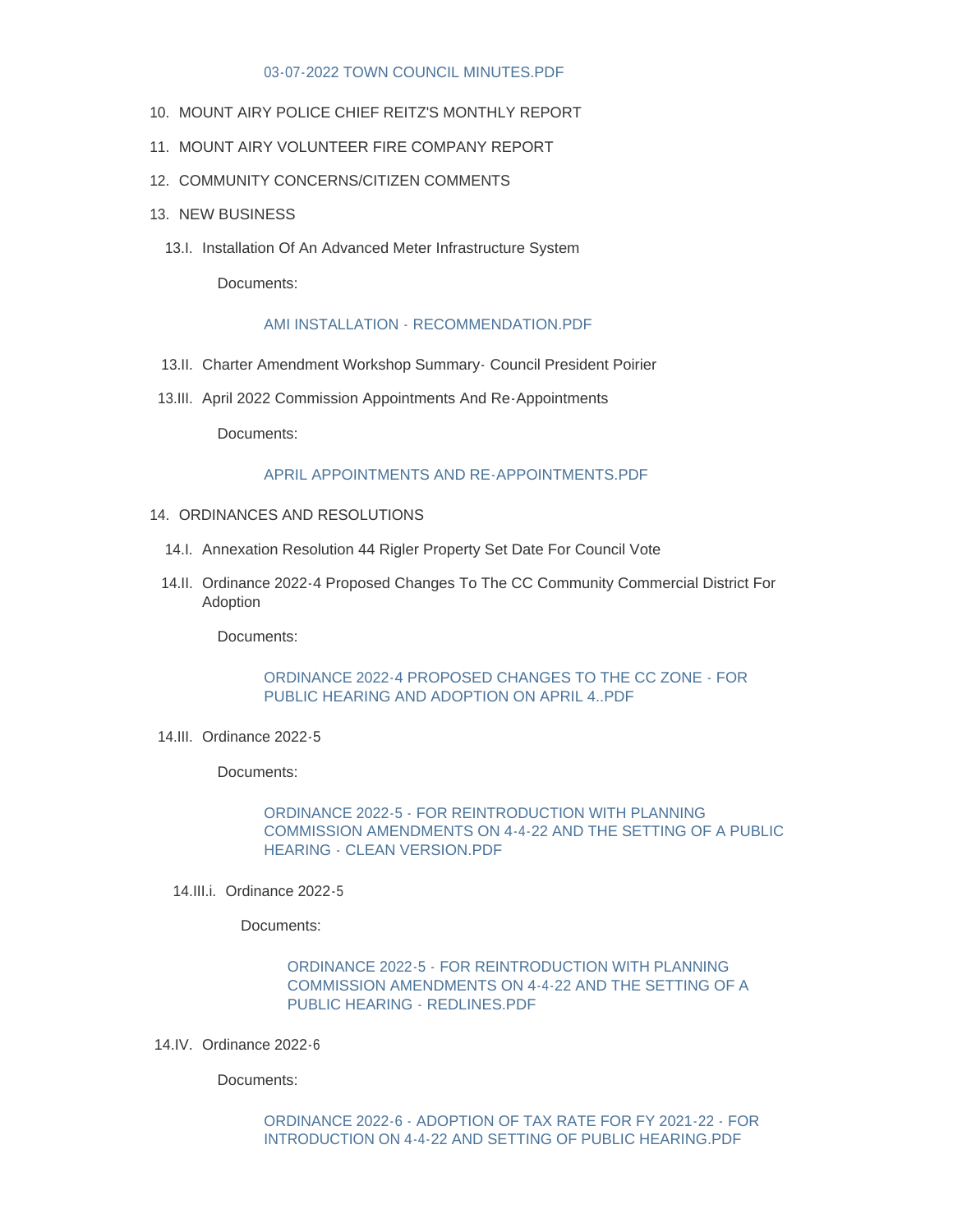## 14.V. Ordinance 2022-7

Documents:

#### [ORDINANCE 2022-7 - ADOPTION OF 2022-23 BUDGET.PDF.PDF](https://www.mountairymd.org/AgendaCenter/ViewFile/Item/1689?fileID=40752)

14.VI. Ordinance 2022-8

Documents:

## [ORDINANCE 2022-8 BUDGETAMENDMENT FY2022 LPPIGRANT FOR](https://www.mountairymd.org/AgendaCenter/ViewFile/Item/1691?fileID=40754)  WINDYRIDGETRAIL.PDF

14. VII. Ordinance 2022 - 9

Documents:

# [ORDINANCE 2022-9 - CHANGES TO THE CODE REGARDING CODE](https://www.mountairymd.org/AgendaCenter/ViewFile/Item/1692?fileID=40755)  ENFORCEMENT.PDF.PDF

14. VIII. Charter Amendment Resolution 2022-1

Documents:

# [CHARTER AMENDMENT RESOLUTION 2022-1 - MODIFYING AND](https://www.mountairymd.org/AgendaCenter/ViewFile/Item/1693?fileID=40756)  CLARIFYING AUTHORIZE..\_.PDF

14.IX. Ordinance 2022-10

Documents:

# [ORDINANCE 2022-10 - CHANGE TO CHAPTER 47 REGARDING NUMBER OF](https://www.mountairymd.org/AgendaCenter/ViewFile/Item/1694?fileID=40757)  BOARD OF APPEALS POSITIONS TO MAKE CONSISTENT WITH CHAPTER 112 - FOR.PDF

14.X. Ordinance 2022-11

Documents:

ORDINANCE 2022-11 BUDGET [AMENDMENT\\_FY2022\\_LEXIPOLSOLUTIONSSOFTWAREIMPLEMENTATION.PDF](https://www.mountairymd.org/AgendaCenter/ViewFile/Item/1695?fileID=40758)

14.X.i. Resolution 2022-3

Documents:

## [RESOLUTION 2022-3 - ALCOHOL FOR AVAS 5K.PDF](https://www.mountairymd.org/AgendaCenter/ViewFile/Item/1696?fileID=40759)

14.X.ii. Resolution 2022-4

Documents:

# [RESOLUTION 2022-4 -](https://www.mountairymd.org/AgendaCenter/ViewFile/Item/1697?fileID=40760) OKTOBERFEST.PDF

14.XI. Resolution 2022-5

Documents: